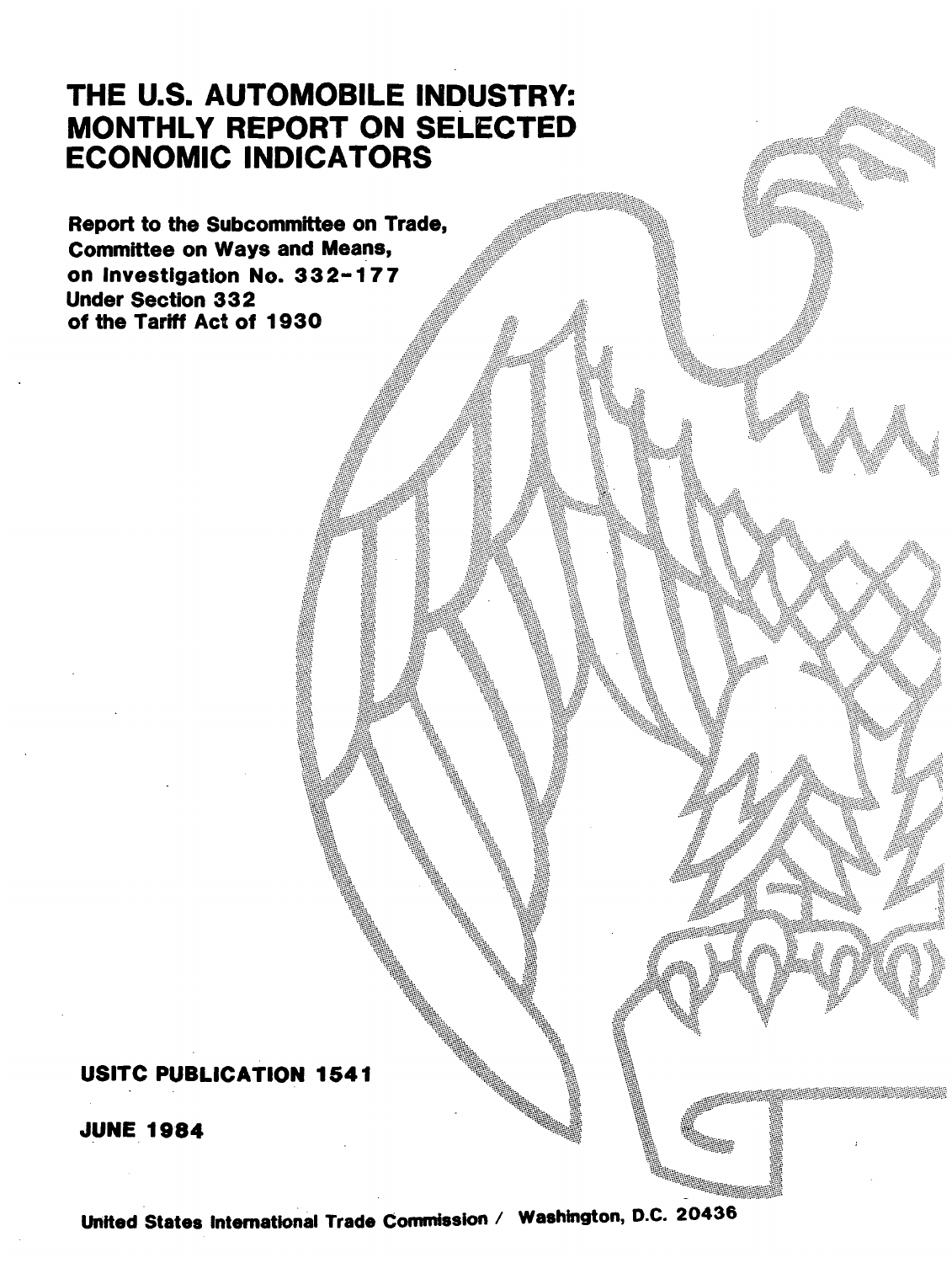## UNITED STATES INTERNATIONAL TRADE COMMISSION

#### **COMMISSIONERS**

Alfred E. Eckes, Chairman

Paula Stern

Veronica A. Haggart

Seeley G. Lodwick

Susan W. Liebeler

David B. Rohr

Kenneth R. Mason, Secretary to the Commission

This report was prepared principally by

Jim McElroy and Georgia Jackson

Machinery and Transportation Equipment Branch Machinery and Equipment Division

> Office of Industries Norris A. Lynch, Director

Address .all communications to Office of the Secretary United States International Trade Commission Washington, D.C. 2Q436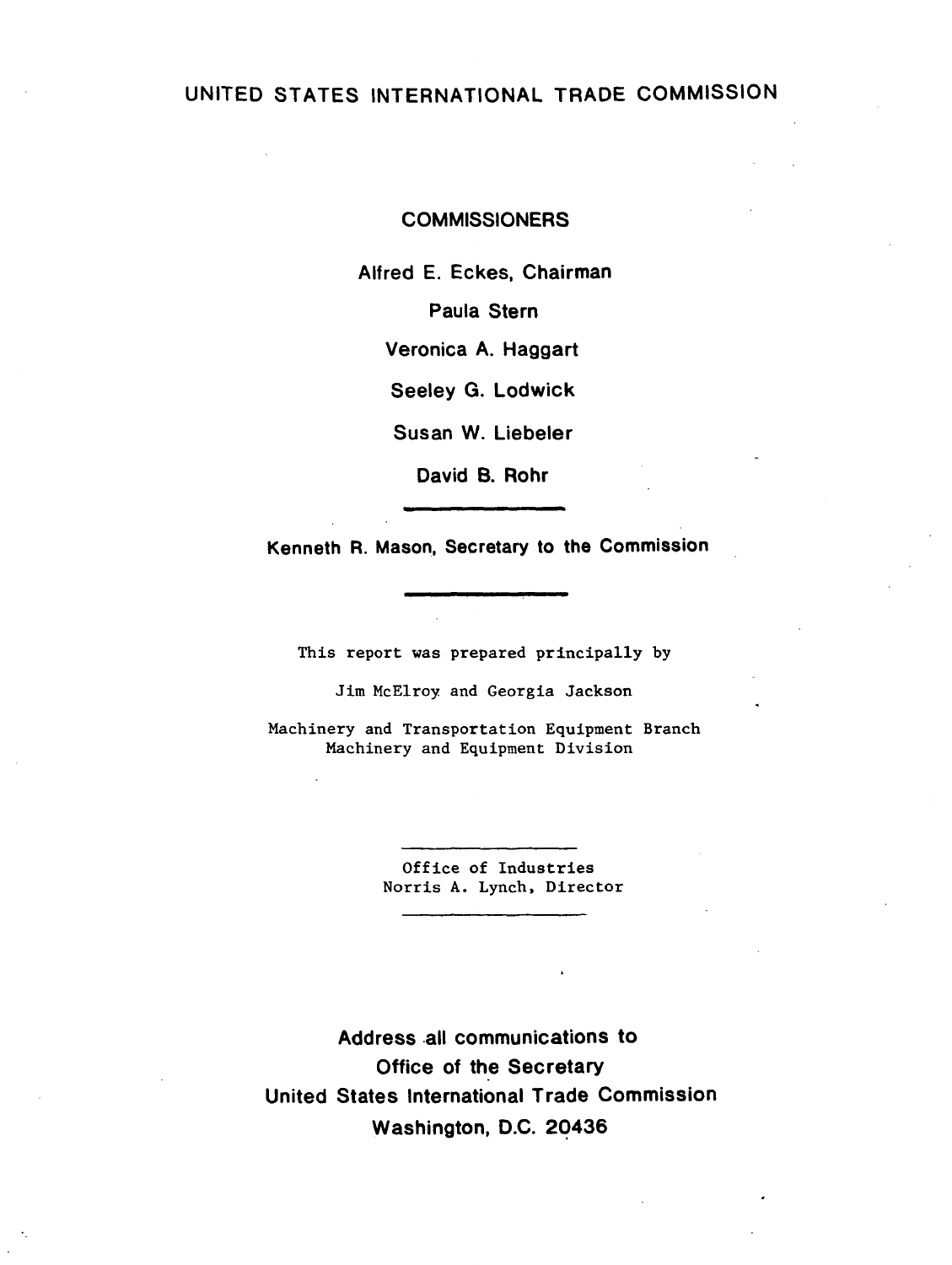### C 0 N T E N T S

#### Tables

|    | 1. New passenger automobiles: U.S. retail sales of domestic production,<br>production, inventory, days' supply, and employment, by specified<br>periods, June 1982-May 1984----------<br>ı                              |
|----|-------------------------------------------------------------------------------------------------------------------------------------------------------------------------------------------------------------------------|
| 2. | New passenger automobiles: U.S. imports for consumption, by principal<br>sources and by specified periods, May 1982-April 1984----------<br>$\overline{2}$                                                              |
| 3. | Lightweight automobile trucks and bodies and cab/chassis for light-<br>weight automobile trucks: U.S. imports for consumption, by<br>principal sources and by specified periods, May 1982-April 1984----<br>٦           |
| 4. | New passenger automobiles: U.S. exports of domestic merchandise,<br>by principal markets and by specified periods,<br>May 1982-April 1984-----------------------                                                        |
| 5. | Lightweight automobile trucks and bodies and cab/chassis for light-<br>weight automobile trucks: U.S. exports of domestic merchandise,<br>by principal markets and by specified periods,<br>May 1982-April 1984-----    |
| 6. | New passenger automobiles: Sales of domestic and imported passenger<br>automobiles and sales of imported passenger automobiles as a percent<br>of total U.S. sales, by specified periods, 1983 and 1984-----------<br>6 |
| 7. | New passenger automobiles: Price indexes, by specified periods,<br>1983 and 1984-----------------<br>6                                                                                                                  |
| 8. | New passenger automobiles: Retail price changes in the U.S. market<br>during May 1984---------------------------                                                                                                        |
| 9. | Manufacturers' suggested retail prices of selected U.S. and Japanese<br>automobiles, April 1981-June 1984------------------------------<br>8                                                                            |

Page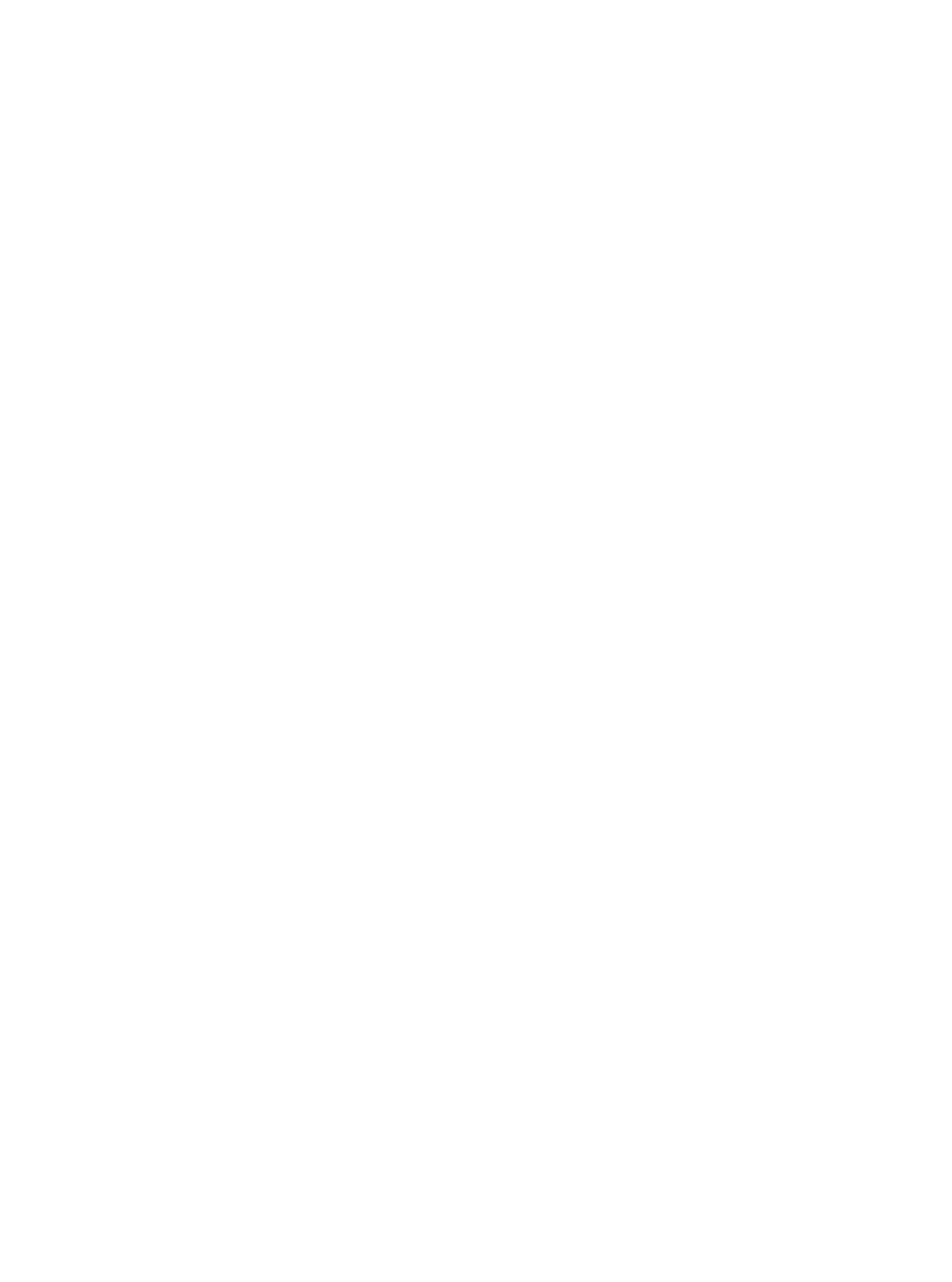Table 1.--New passenger automobiles: U.S. retail sales of domestic production, production, inventory, days' supply, and employment, by specified periods, June 1982-Kay 1984

|                           |               | 1983 and 1984 |                |                                 | 1982 and 1983        |                    |                      |                |  |
|---------------------------|---------------|---------------|----------------|---------------------------------|----------------------|--------------------|----------------------|----------------|--|
| Item                      | April<br>1984 | May<br>1984   | $\ddot{\cdot}$ | : June 1983-<br><b>May 1984</b> | 1983                 | May                | : June 1982-<br>÷    | May 1983       |  |
|                           |               |               |                |                                 |                      |                    |                      |                |  |
| Retail sales of domes-:   |               |               |                |                                 |                      |                    |                      |                |  |
| tic production:           |               |               |                |                                 |                      |                    |                      |                |  |
| Subcompact----------:     | 231 :         |               | 266:           | 2,382:                          |                      | 197                |                      | 1,782          |  |
| Compact-------------:     | 86 :          |               | 96:            | 990 :                           |                      | 85                 |                      | 952            |  |
| Intermediate--------:     | 239 :         |               | 260:           | 2,538:                          |                      | 202:               |                      | 1,795          |  |
| $Standard$ -----------:   | 113:          |               | 123:           | 1,246:                          |                      | 107:               |                      | 1,016          |  |
| Luxury ---------------:   | 52:           |               | 58:            | 491 :                           |                      | 39:                |                      | 389            |  |
| $Total-----$              | 721:          |               | 803:           | 7,647:                          |                      | 630 :              |                      | 5,940          |  |
| Production:               |               |               |                |                                 |                      |                    |                      |                |  |
| Subcompact----------:     | 246 :         |               | 254:           | 2,553                           | $\mathbf{r}$         | 187<br>$\cdot$     |                      | 1,775          |  |
| Compact-------------:     | 103:          |               | 115:           | 1,169:                          |                      | 68<br>$\mathbf{r}$ |                      | 944            |  |
| Interwodiate--------:     | 195 :         |               | 202 :          | 2,413:                          |                      | 214 :              |                      | 1,782          |  |
| $strainard$ ------------: | 81:           |               | 97:            | 1.084:                          |                      | 86<br>$\mathbf{r}$ |                      | 823            |  |
| Luxury---------------:    | 44 :          |               | 46 :           | 483 :                           |                      | 42 :               |                      | 405            |  |
| $Total-----$              | 669 :         |               | 714:           | 7,702:                          |                      | 597 :              |                      | 5,729          |  |
| Inventory:                |               |               |                |                                 |                      |                    |                      |                |  |
| Subcompact----------:     | 298 :         |               | 301:           | $\mathbf{1}$                    |                      | 236 :              |                      | 1/             |  |
| $Compare t-----$          | 424 :         |               | 429 :          | $\mathbf{1}$                    |                      | 237:               |                      | 1/             |  |
| Intermediate--------:     | 532:          |               | 489 :          | $\mathbf{1}$                    |                      | 424 :              |                      | 1/             |  |
| $Standard$ ------------:  | 192 :         |               | 193:           | 1/                              |                      | 206 :              |                      | 1/             |  |
| Luxury--------------:     | 133:          |               | 130:           | $\mathbf{1}$                    |                      | 90 :               |                      | $\mathbf{1}$   |  |
| $Total-----$              | 1,579:        |               | 1.542:         | $\mathbf{1}$                    |                      | 1,193:             |                      | $\mathbf{1}$   |  |
| Days' supply: 2/          |               |               |                |                                 |                      |                    |                      |                |  |
| Subcompact----------:     | 56 :          |               | 59 :           | <u>1</u> /                      |                      | 59:                |                      | $\mathbf{1}$   |  |
| $Compare t--------$       | 71 :          |               | 66 :           | 1/                              |                      | 49 :               |                      | $\frac{1}{2}$  |  |
| Intermediate--------:     | 58:           |               | 48 :           | $\mathbf{1}$                    |                      | 50                 | $\ddot{\phantom{1}}$ | $\overline{1}$ |  |
| $Standard$ ------------:  | 56:           |               | 48 :           | 1/                              |                      | 47                 | $\mathbf{r}$         | $\overline{1}$ |  |
| Luxury--------------;     | 58:           |               | 44 :           | $\mathbf{1}$                    |                      | 53:                |                      | $\mathbf{1}$   |  |
| $Total-----$              | 56:           |               | 53:            | 1/                              | $\ddot{\phantom{a}}$ | 53:                |                      | $\mathbf{1}$   |  |
| Employment: 3/            |               |               |                |                                 |                      |                    |                      |                |  |
| Total employees-----:     | 863:<br>4/    | 57.           | 855:           | $\mathbf{L}^{\prime}$           | 6/                   | 707 :              |                      | 1/             |  |
| Production workers--:     | 669 :<br>4/   | 5/            | 660 :          | 1/                              | 6/                   | 526:               |                      |                |  |
|                           |               |               |                |                                 |                      |                    |                      | 1/             |  |
| Layoffs 7/----------:     | 98            |               | 87:            | 1/                              |                      | 208 :              |                      | $\mathbf{v}$   |  |

(In thousands of units; thousands of employees)

!/ Not applicable.

 $2/$  Days' supply is an average for each class size which is determined by dividing total inventory by the previous month's retail sales.

3/ Employment data are for SIC 371 (motor vehicles and motor vehicle equipment).

!/ Data are for March 1984, revised.

*ii* Data are for April 1984.

6/ Data are for April 1983, revised.

ll Layoffs are the number of UAW members on indefinite layoff from U.S. auto plants as of the end of each specified period.

Source: Retail sales and production, Ward's Auto Information Bank; days' supply and inventory, Automotive News; and employment, U.S. Department of Labor.

Note.--Because of rounding, figures may not add to the totals shown.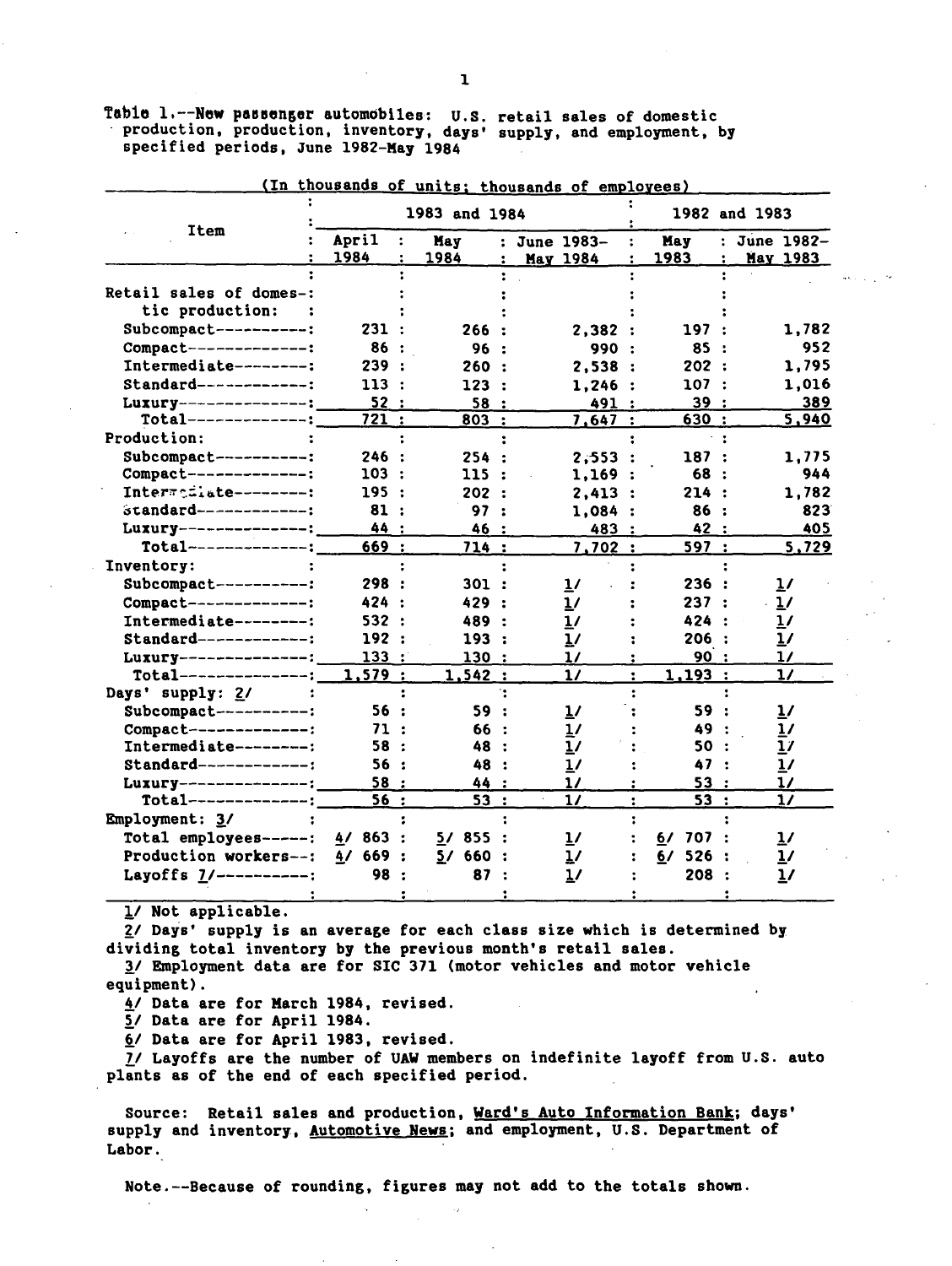|                                         |           | 1983 and 1984 |              |                       |                          |           | 1982 and 1983  |            |
|-----------------------------------------|-----------|---------------|--------------|-----------------------|--------------------------|-----------|----------------|------------|
| Source                                  | March     | ÷             | April        |                       | May 1983-                | April     | $\ddot{\cdot}$ | May 1982-  |
|                                         | 1984      |               | 1984         |                       | April 1984               | 1983      |                | April 1983 |
|                                         |           |               |              |                       | Quantity (units)         |           |                |            |
|                                         |           |               |              |                       |                          |           |                |            |
| Japan--------------:                    | 163,000:  |               | 136,699 :    |                       | 1,867,050:               | 121,343:  |                | 1,828,312  |
| Canada--------------:                   | 87,499:   |               | 109,396:     |                       | 935,493                  | 76,833:   |                | 738,759    |
| West Germany-------:                    | 42,338 :  |               | 38,887:      |                       | 327,680 :                | 18,537:   |                | 234,073    |
| Sweden--------------:                   | 16,469:   |               | 11.967:      |                       | 122,779:                 | 11,351:   |                | 96,021     |
| $Italy-------$                          | 1.044:    |               | 1,128:       |                       | 7,808:                   | 325:      |                | 5,037      |
| United Kingdom-----:                    | 2,664:    |               | 1,957:       |                       | 18,071 :                 | 1,645:    |                | 14,950     |
| France--------------:                   | 3,813:    |               | 3,829:       |                       | 34,201:                  | 4,548 :   |                | 49,076     |
| All other----------:                    | 1,020:    |               | 1,378:       |                       | 10,044:                  | 340:      |                | 3,743      |
| $Total-----$                            | 317,847:  |               | $305, 241$ : |                       | 3,323,126:               | 234,922:  |                | 2,969,971  |
|                                         |           |               |              | Value (1,000 dollars) |                          |           |                |            |
|                                         |           |               |              |                       |                          |           |                |            |
| Japan--------------: 1,062,228 :        |           |               | 852,053 :    |                       | 11,146,059 :             | 691,752 : |                | 9,829,459  |
| Canada--------------: 819,352 :         |           |               | 1,011,588:   |                       | 8,342,129 :              | 676,160:  |                | 6,290,867  |
| West Germany-------:                    | 549,926 : |               | 540,342 :    |                       | 4,370,259 :              | 281,120 : |                | 3,150,561  |
| Sweden--------------:                   | 173,285:  |               | 127,817 :    |                       | 1,211,580:               | 110,906 : |                | 924,897    |
| Italy--------------:                    | 13,495:   |               | 16,182:      |                       | 102,709:                 | $6,297$ : |                | 60,752     |
| United Kingdom-----:                    | 50, 293:  |               | 48,207 :     |                       | 423,119 :                | 38,276:   |                | 359,403    |
| France--------------:                   | 31,507:   |               | 34,423 :     |                       | 281,553 :                | 32,134:   |                | 338,888    |
| All other----------:                    | 9,536:    |               | 13,181:      |                       | 91,374:                  | 3,162:    |                | 26,260     |
| Total---------: 2,709,622 : 2,643,793 : |           |               |              |                       | 25,968,782 : 1,839,807 : |           |                | 20,981,087 |
|                                         |           |               |              |                       |                          |           |                |            |

Table 2.--New passenger automobiles: U.S. imports for consumption, by principal sources and by specified periods, May 1982-April 1984  $1/$ 

1/ Data include imports into Puerto Rico and TSUSA item 692.1005; data do not include automobiles assembled in foreign-trade zones.

Source: Compiled from official statistics of the U.S. Department of Commerce. Note.--Because of rounding, figures may not add to the totals shown.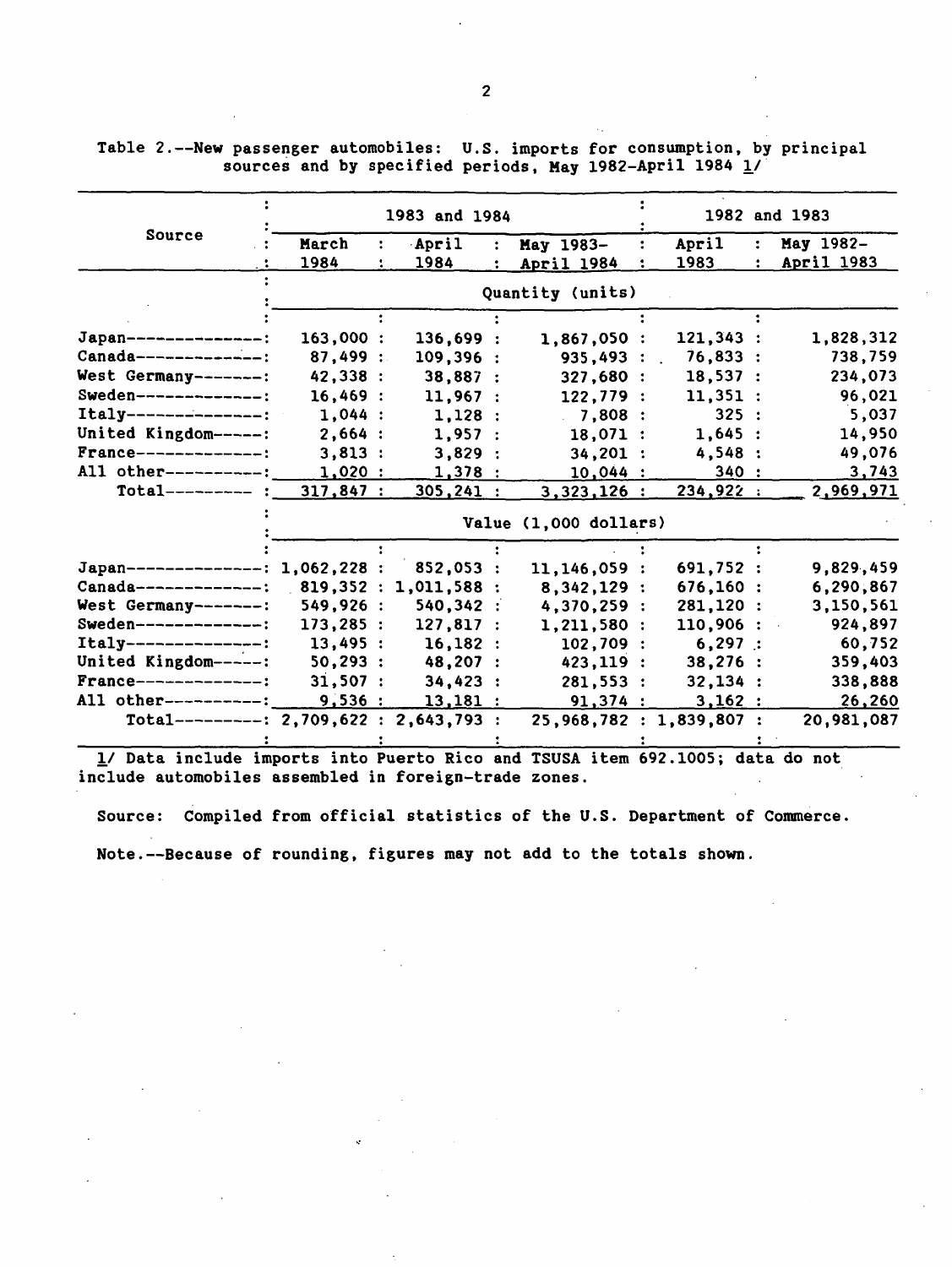Table 3.--Lightweight automobile trucks 1/ and bodies and cab/chassis for lightweight automobile trucks: U.S. imports for consumption, by principal sources and by specified periods, May 1982-April 1984 2/

|                         |                     |     | 1983 and 1984 |  |                       |  |           |  | 1982 and 1983 |  |  |  |  |
|-------------------------|---------------------|-----|---------------|--|-----------------------|--|-----------|--|---------------|--|--|--|--|
| Source                  | March               |     | April         |  | May 1983-             |  | April     |  | May 1982-     |  |  |  |  |
|                         | 1984                |     | 1984          |  | April 1984            |  | 1983      |  | April 1983    |  |  |  |  |
|                         | Quantity (units) 3/ |     |               |  |                       |  |           |  |               |  |  |  |  |
|                         |                     |     |               |  |                       |  |           |  |               |  |  |  |  |
| $Japan$ --------------: | 43,476:             |     | 49,324 :      |  | 469,657 :             |  | 32,670:   |  | $-318,621$    |  |  |  |  |
| $Canada------------$    | 29,305:             |     | 39,263:       |  | 318,572:              |  | 23,439:   |  | 248,296       |  |  |  |  |
| All other----------:    |                     | 5 : | 15:           |  | 1,215:                |  | 111:      |  | 2,317         |  |  |  |  |
| $Total-----$            | 72,786 :            |     | 88,602:       |  | 789,444 :             |  | 56,220:   |  | 569,234       |  |  |  |  |
|                         |                     |     |               |  | Value (1,000 dollars) |  |           |  |               |  |  |  |  |
|                         |                     |     |               |  |                       |  |           |  |               |  |  |  |  |
| Japan--------------     | 183, 184:           |     | $200, 106$ :  |  | 1,916,504:            |  | 135,739:  |  | 1,309,498     |  |  |  |  |
| $Canada-----------$     | 247,826 :           |     | 331,252:      |  | 2,738,496:            |  | 204, 189: |  | 2,010,365     |  |  |  |  |
| All other----------:    | 473 :               |     | 644:          |  | 18,453:               |  | 2,462:    |  | 39,746        |  |  |  |  |
| $Total-----$            | 431,483 :           |     | 532,002:      |  | 4,673,453:            |  | 342,390 : |  | 3,359,609     |  |  |  |  |
|                         |                     |     |               |  |                       |  |           |  |               |  |  |  |  |

. l/ Defined as not over 10,000 pounds gvw.

*·l/* Partially estimated, all data include imports into Puerto Rico.

*11* Quantity data include complete trucks and cab/chassis, but exclude bodies.

Source: Compiled from official statistics of the U.S. Department of Commerce. Note.--Because of rounding, figures may not add to the totals shown.

 $\mathbf{a}$ 

 $\sim$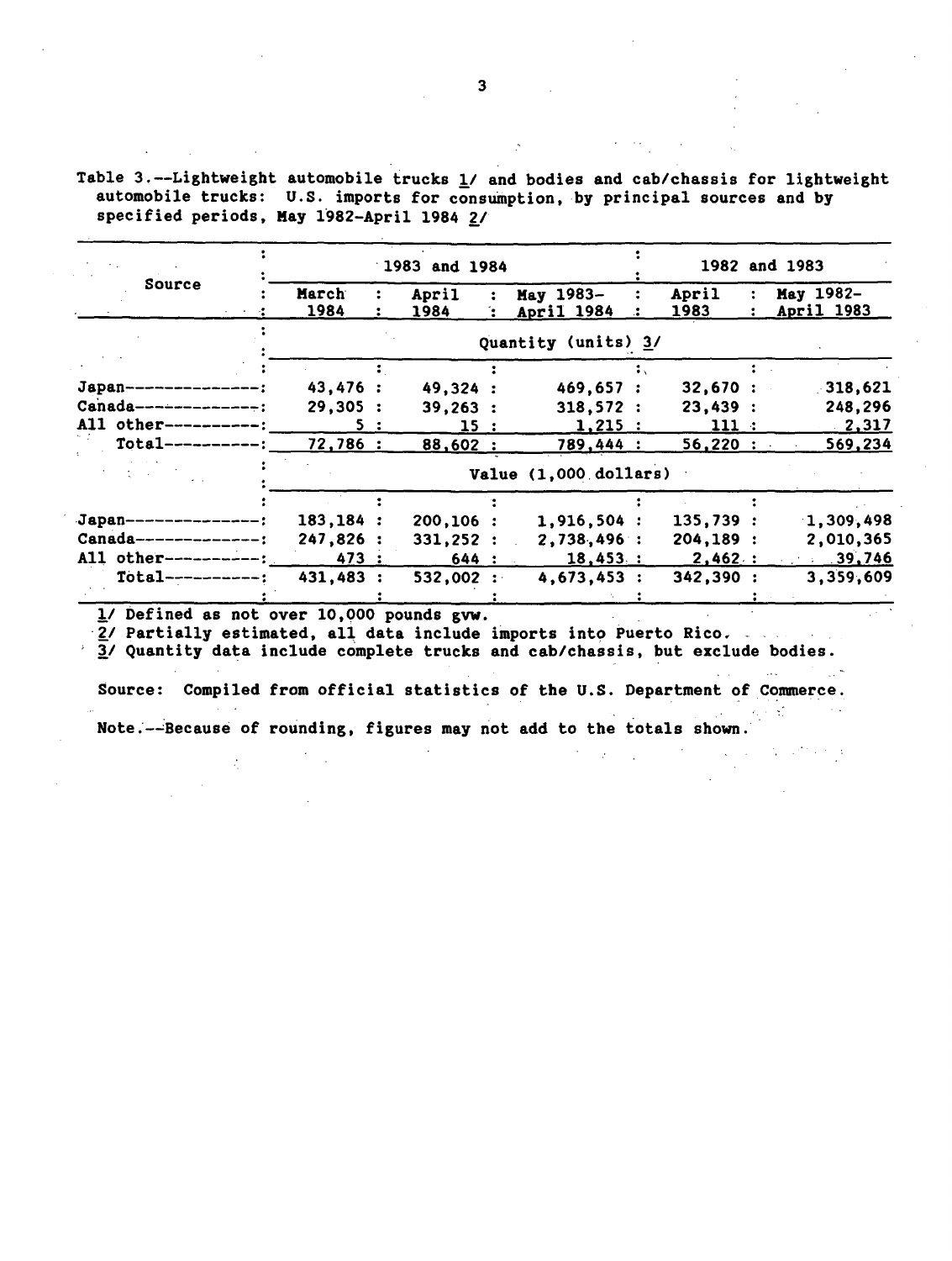$\ddot{\phantom{a}}$ 1983 and 1984 1982 -and 1983 Market : March  $\ddot{\cdot}$ April May 1983- April : May 1982- 1983 1984 1984 April 1984 April 1983  $\ddot{\cdot}$ Quantity (units)  $\ddot{\cdot}$  $\ddot{\cdot}$  $\ddot{\cdot}$  $\ddot{\cdot}$  $\cdot$ Canada--------------: 68,341 : 63,157 : 569,763 : 52,044 : 375,231 Saudi Arabia--------: 995 : 432 : 11,457 : 608 : 10,976<br>
Kuwait--------------: 277 : 324 : 2,774 : 83 : 4,512 Xuwait--------------: 277 : 324 : 2,774 : 83 : 4,512<br>Japan---------------: 164 : 411 : 2,330 : 288 : 1,902 dapan---------------: 164 : 411 : 2,330 : 288 : 1,902<br>
West Germany-------: 328 : 299 : 3,081 : 215 : 2,410 West Germany-------: 328 : 299 : 3,081 : 215 : 2,410<br>Venezuela-----------: 6 : 1 : 153 : 9 : 2,539 Venezuela-----------:: 6 : 1 : 153 : 9 : 2,539<br>All other-----------: 704 : 706 : 9,755 : 1,134 : 15,310 All other----------=~--~7~0~4'-'-\_\_\_ ...;.7~0~6--=-------=-9~,7~5~5::......::.....---=l~,1=3~4=---:: \_\_\_ \_\_:1:..;:5~,~3=1~0 Total----------=~-7~0~·~8=1=5\_\_\_.... \_ \_\_\_;6:..;:5~·=3~3=0\_,\_ \_\_ ---:;5~9=9~,3=1=3~'----=5~4~,3:;..;8:..;:1~----4~1=2~,~8=8~0 Value (1,000 dollars) Ť  $\ddot{\cdot}$ Canada-------------: 517,143: 469,823: 4,283,518: 378,726: 2,693,430<br>Saudi Arabia------: 11,604: 5,848: 142,418: 7,895: 153,132 Saudi Arabia--------:  $11,604$ : 5,848: 142,418 : Kuwait--------------: 3,454: 4,357: 35,850: 1,151: 57,405<br>Japan---------------: 2,276: 5,644: 32,577: 3,426: 25,353  $Japan$ ---------------:.. 2,276 : 5,644 : West Germany-------:  $3,009: 3,148: 32,561: 2,232: 24,914$ Venezuela-----------: 69 : 18 : 1,628 : 93 : 27,369<br>All other-----------: 7,277 : 7,789 : 110,907 : 12,944 : 163,910 Venezuela-----------: 69 : 18 : 1,628 : 93 : 27,369<br>All other------------: 7,277 : 7,789 : 110,907 : 12,944 : 163,910 Total----------: 544,832 : 496,627 : 4,639,459 : 406,467 : 3,145,513

Table 4.--New passenger automobiles: U.S. exports of domestic merchandise, by principal markets and by specified periods, May 1982-April 1984

Source: Compiled from official statistics of the U.S. Department of Commerce.

Note.--Because of rounding, figures may not add to the totals shown.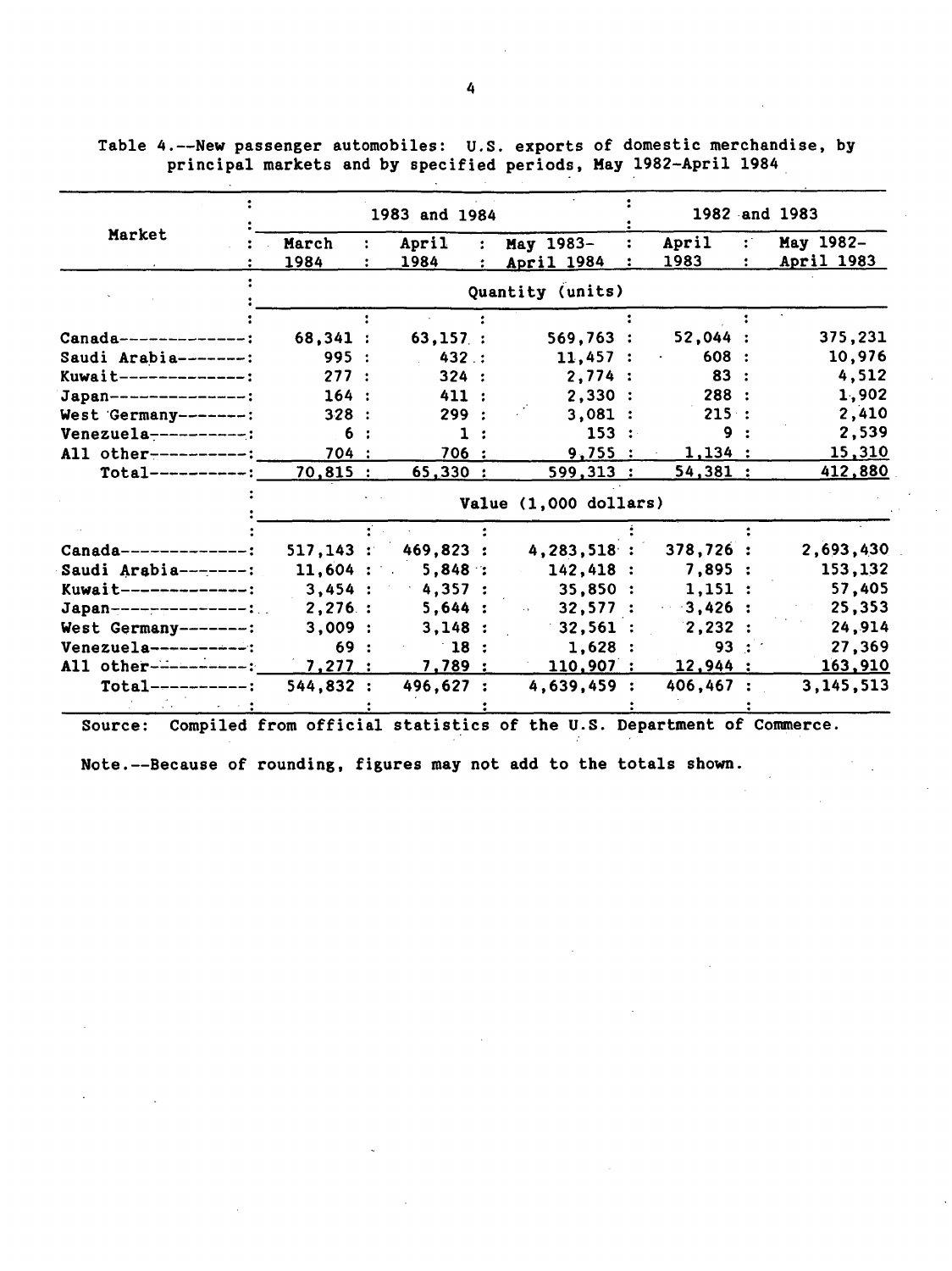Table 5.--Lightweight automobile trucks  $1/$  and bodies and cab/chassis for lightweight automobile trucks: U.S. exports of domestic merchandise, by principal markets and by specified periods, May 1982-April 1984 2/

|                         |                       | 1983 and 1984 |                |                           | 1982 and 1983 |  |            |  |  |  |  |  |  |
|-------------------------|-----------------------|---------------|----------------|---------------------------|---------------|--|------------|--|--|--|--|--|--|
| Market                  | March                 | April         | 不確             | May 1983-<br>$\mathbf{r}$ | April         |  | May 1982-  |  |  |  |  |  |  |
|                         | 1984                  | 1984          | $\ddot{\cdot}$ | April 1984                | 1983          |  | April 1983 |  |  |  |  |  |  |
|                         | Quantity (units) 3/   |               |                |                           |               |  |            |  |  |  |  |  |  |
|                         |                       |               |                |                           |               |  |            |  |  |  |  |  |  |
| $Canada--------------$  | 11,438:               | 10,692:       |                | 99,052:                   | 8,111:        |  | 61,223     |  |  |  |  |  |  |
| Saudi Arabia-------:    | 756:                  | 253:          |                | 12,929:                   | 1,362:        |  | 18,752     |  |  |  |  |  |  |
| Kuwait--------------:   | 86 :                  | 181:          |                | 1,834:                    | 110:          |  | 2,727      |  |  |  |  |  |  |
| $Venezue1a-----$        | 2:                    |               |                | 58 :                      |               |  | 1,471      |  |  |  |  |  |  |
| All other----------:    | 437 :                 | 480 :         |                | 7,447:                    | 1,258:        |  | 14,322     |  |  |  |  |  |  |
| $Total-----: 12,719:$   |                       | 11,606:       |                | 121,320 :                 | 10,841:       |  | 98,495     |  |  |  |  |  |  |
|                         | Value (1,000 dollars) |               |                |                           |               |  |            |  |  |  |  |  |  |
|                         |                       |               |                |                           |               |  |            |  |  |  |  |  |  |
| $Canada-----------$     | 87,229:               | 78,621:       |                | 750,849 :                 | 60,560:       |  | 424,449    |  |  |  |  |  |  |
| Saudi Arabia-------:    | 9,883:                | 3,348:        |                | 164, 113:                 | 18,046:       |  | 237,797    |  |  |  |  |  |  |
| $Kuwait$ -------------: | 988 :                 | 2,189:        |                | 22,910:                   | 962:          |  | 33,343     |  |  |  |  |  |  |
| $Venezuela-----$        | 8:                    |               |                | 834:                      |               |  | 15,800     |  |  |  |  |  |  |
| All other----------:    | 4,575:                | 4,879:        |                | 74,577:                   | 12,474:       |  | 139,087    |  |  |  |  |  |  |
| $Total-----$            | 102,683:              | 89,037:       |                | $1,013,283$ :             | 92,042:       |  | 850,476    |  |  |  |  |  |  |
|                         |                       |               |                |                           |               |  |            |  |  |  |  |  |  |

1/ Defined as not over 10,000 pounds gvw.

*£!* Partially estimated.

 $3/$  Quantity data include complete trucks and cab/chassis, but exclude bodies.

Source: Compiled from official statistics of the U.S. Department of Commerce.

Note.--Because of rounding, figures may not add to the totals shown.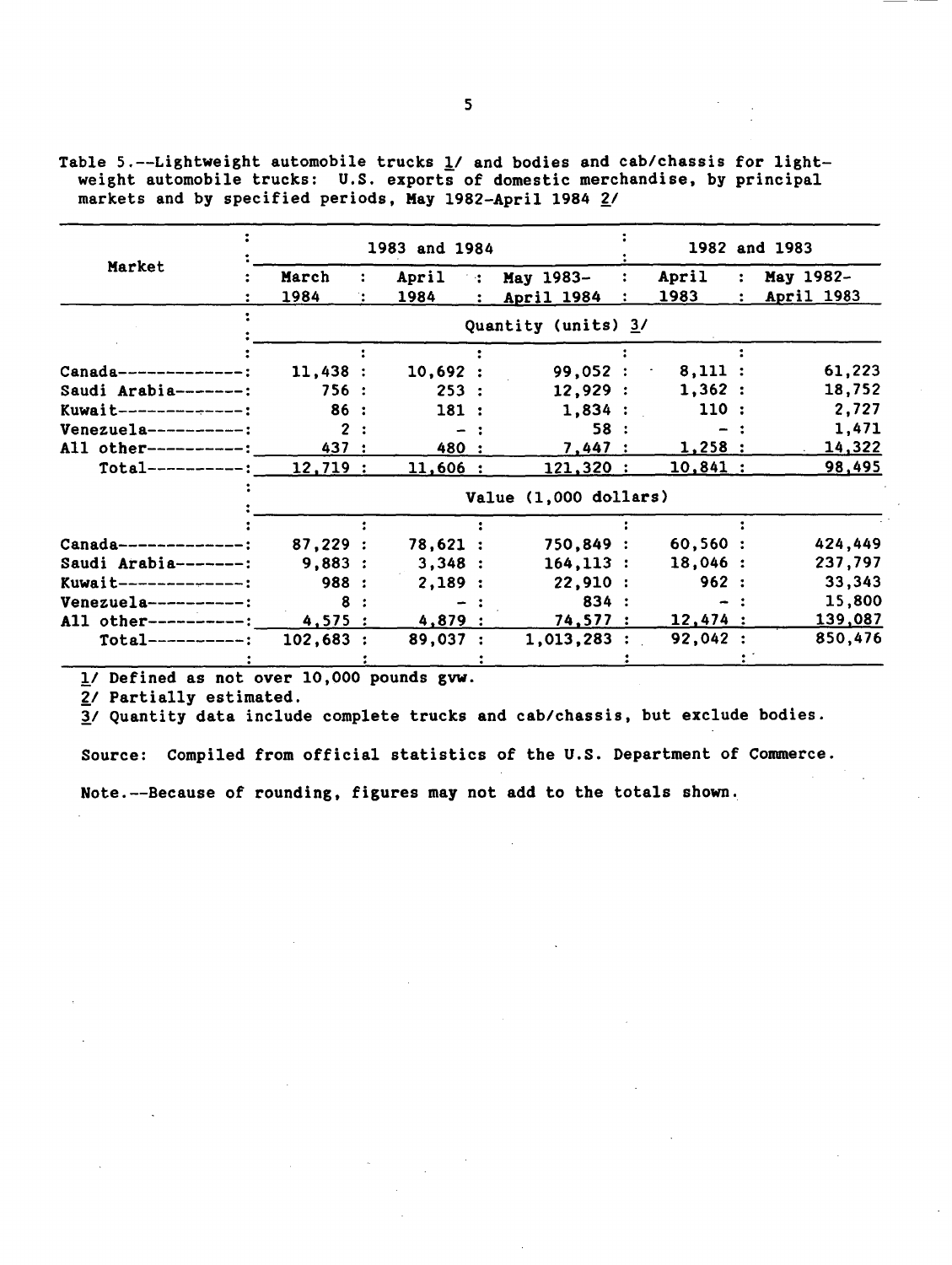Table 6.--New passenger automobiles: Sales of domestic and imported passenger automobiles and sales of imported passenger automobiles as a percent of total U.S. sales, by specified periods, 1983 and 1984

|                                             |          |                | Sales of--                 |  |           |  |                  |  |                                   |  |                     |             | Ratio of import<br>sales to |  |      |  |  |
|---------------------------------------------|----------|----------------|----------------------------|--|-----------|--|------------------|--|-----------------------------------|--|---------------------|-------------|-----------------------------|--|------|--|--|
| Period                                      | Domestic | automobiles 1/ | Imported<br>automobiles 2/ |  |           |  | Total U.S. sales |  |                                   |  |                     | total sales |                             |  |      |  |  |
|                                             | 1984     |                | 1983                       |  | 1984      |  | 1983             |  | 1984                              |  | 1983                |             | 1984                        |  | 1983 |  |  |
|                                             |          |                |                            |  |           |  |                  |  |                                   |  |                     |             | ----Percent-                |  |      |  |  |
|                                             |          |                |                            |  |           |  |                  |  |                                   |  |                     |             |                             |  |      |  |  |
| January---:                                 | 583,429: |                | 412,893 :                  |  | 195, 129: |  | 182,853:         |  | 778,558:                          |  | $-595,746:$         |             | 25.1:                       |  | 30.7 |  |  |
| February--:                                 | 655,016: |                | 442,479 :                  |  | 186, 218: |  | 186.374:         |  | 841,234:                          |  | 628,853:            |             | 22.1:                       |  | 29.6 |  |  |
| $Jan-Feb. --: 1, 238, 445:$                 |          |                | 855,372 :                  |  | 381,347:  |  |                  |  | $369,227$ :1,619,792 :1,224,599 : |  |                     |             | 23.5:                       |  | 30.2 |  |  |
| March-----: 756.164 :                       |          |                | 600,303:                   |  | 205,947:  |  | 220,479:         |  | 962,111:                          |  | 820.782:            |             | 21.4:                       |  | 26.9 |  |  |
| $Jan-Mar---:1,994,609:1,455,675:$           |          |                |                            |  | 587,294:  |  |                  |  | 589,706 :2,581,903 :2,045,381 :   |  |                     |             | 22.7:                       |  | 28.8 |  |  |
| April-----: 721,091 :                       |          |                | 579.991:                   |  | 174,311:  |  | 183.464:         |  |                                   |  | 895,402 : 763,455 : |             | 19.5:                       |  | 24.0 |  |  |
| $Jan-Apr---:2,715,700 ::2,035,666 ::$       |          |                |                            |  | 761,605:  |  |                  |  | 773,170 :3,477,305 :2,808,836 :   |  |                     |             | 21.9:                       |  | 27.5 |  |  |
| May-------: $803,273$ : $630,044$ :         |          |                |                            |  | 243,326:  |  |                  |  | $206,457$ :1,046,599 : 836,501 :  |  |                     |             | 23.2:                       |  | 24.7 |  |  |
| $Jan-May---:3,518,973:2,665,710:1,004,931:$ |          |                |                            |  |           |  |                  |  | 979,627 :4,523,904 :3,645,337 :   |  |                     |             | 22.2:                       |  | 26.9 |  |  |
|                                             |          |                |                            |  |           |  |                  |  |                                   |  |                     |             |                             |  |      |  |  |

!I Domestic automobile sales include U.S. and Canadian-built automobiles sold in the United States.

£1 Does not include automobiles imported from Canada.

Source: Automotive News.

Table 7.--New passenger automobiles: Price indexes, by specified periods, 1983 and 1984

|                 |               |               | $(1967 = 100)$    |                    |               |  |                   |  |  |  |
|-----------------|---------------|---------------|-------------------|--------------------|---------------|--|-------------------|--|--|--|
|                 |               | 1984          |                   |                    | 1983 and 1984 |  |                   |  |  |  |
| Item            | March<br>1984 | April<br>1984 | Percent<br>change | April<br>1983      | April<br>1984 |  | Percent<br>change |  |  |  |
|                 |               |               |                   |                    |               |  |                   |  |  |  |
| Consumer Price  |               |               |                   |                    |               |  |                   |  |  |  |
| Index:          |               |               |                   |                    |               |  |                   |  |  |  |
| Unadjusted----: | 207.2:        | 207.4:        | $+0.1$ :          | 201.1              | 207.4:        |  | $+3.1$            |  |  |  |
| Seasonally      |               |               |                   |                    |               |  |                   |  |  |  |
| adjusted----:   | 207.4:        | 207.6:        | $+0.1$            | 201.4              | 207.6:        |  | $+3.1$            |  |  |  |
| Producer Price  |               |               |                   |                    |               |  |                   |  |  |  |
| Index:          |               |               |                   |                    |               |  |                   |  |  |  |
| Unadjusted----: | 222.0         | 222.0:        | $\Omega$          | 216.5:             | 222.0:        |  | $+2.5$            |  |  |  |
| Seasonally      |               |               |                   |                    |               |  |                   |  |  |  |
| adjusted----:   | 223.8         | 223.1         | $-0.3$            | 216.9<br>$\bullet$ | 223.1         |  | $+2.9$            |  |  |  |

 $\mathbf{v}$ 

Source: U.S. Department of Labor.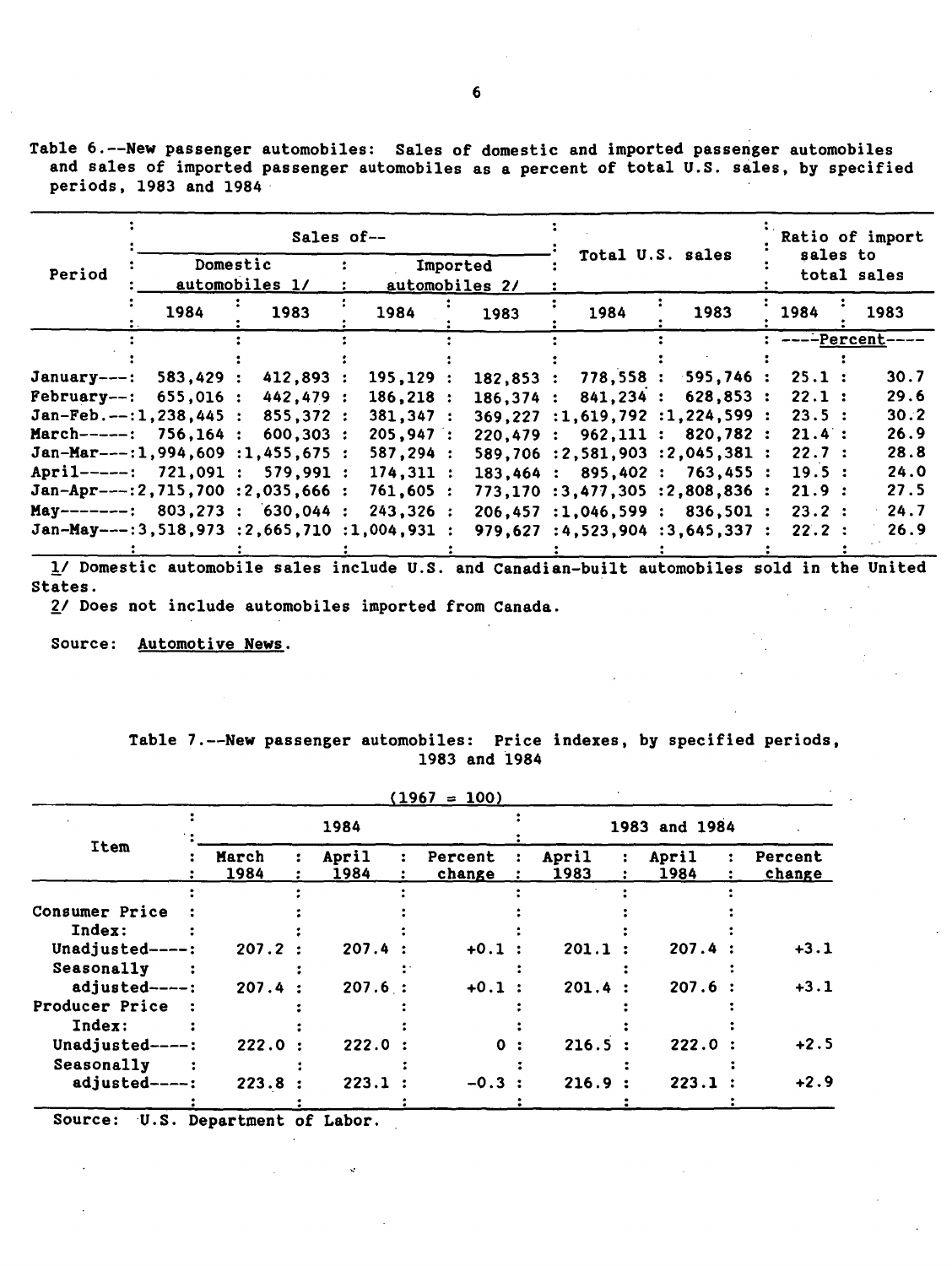|  | Table 8.--New passenger automobiles: Retail price changes in the |                             |  |  |  |
|--|------------------------------------------------------------------|-----------------------------|--|--|--|
|  |                                                                  | U.S. market during May 1984 |  |  |  |

| Source and size category                                                                                                               | : Retail price changes, in<br>dollars, May 1984<br>$( + $ or $- )_+$ |
|----------------------------------------------------------------------------------------------------------------------------------------|----------------------------------------------------------------------|
| U.S. producers:<br>Chrysler $------------------------------------: No change.$<br>European Community producers:<br>Japanese producers: |                                                                      |

 $\mathcal{L}$ 

 $\sim 10^{11}$  km  $^{-1}$ 

 $\mathcal{L}^{\text{max}}_{\text{max}}$ 

 $\mathcal{L}(\mathcal{L}^{\text{max}}_{\mathcal{L}})$  , and  $\mathcal{L}^{\text{max}}_{\mathcal{L}}$ 

 $\mathcal{A}^{\text{out}}$ 

 $\hat{\mathcal{A}}$